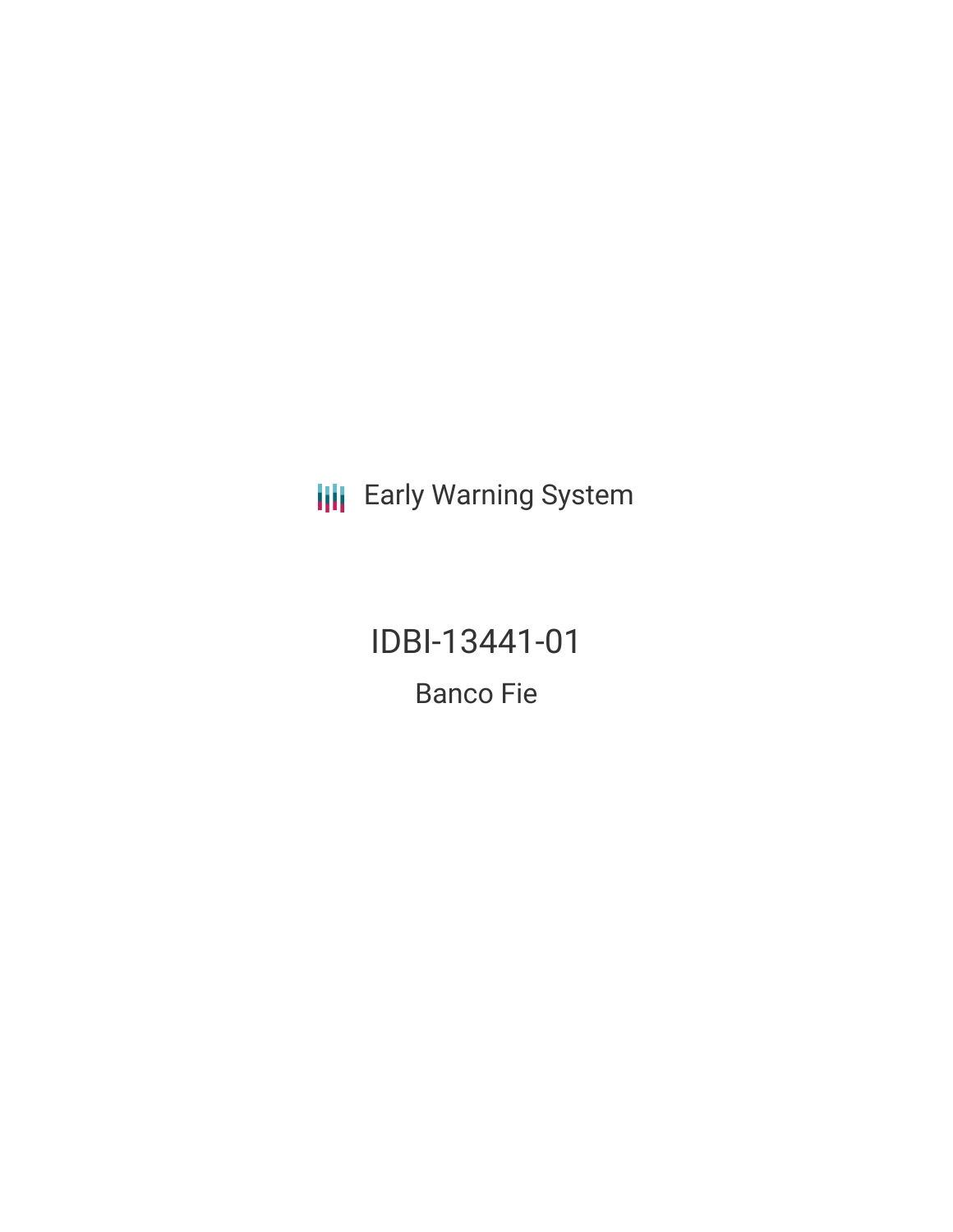# **Quick Facts**

| <b>Countries</b>               | <b>Bolivia</b>    |
|--------------------------------|-------------------|
| <b>Financial Institutions</b>  | IDB Invest (IDBI) |
| <b>Status</b>                  | Approved          |
| <b>Bank Risk Rating</b>        | <b>FI</b>         |
| <b>Voting Date</b>             | 2021-09-28        |
| <b>Borrower</b>                | Banco Fie         |
| <b>Sectors</b>                 | Finance           |
| <b>Investment Type(s)</b>      | Loan              |
| <b>Investment Amount (USD)</b> | \$35.00 million   |
| <b>Loan Amount (USD)</b>       | \$35.00 million   |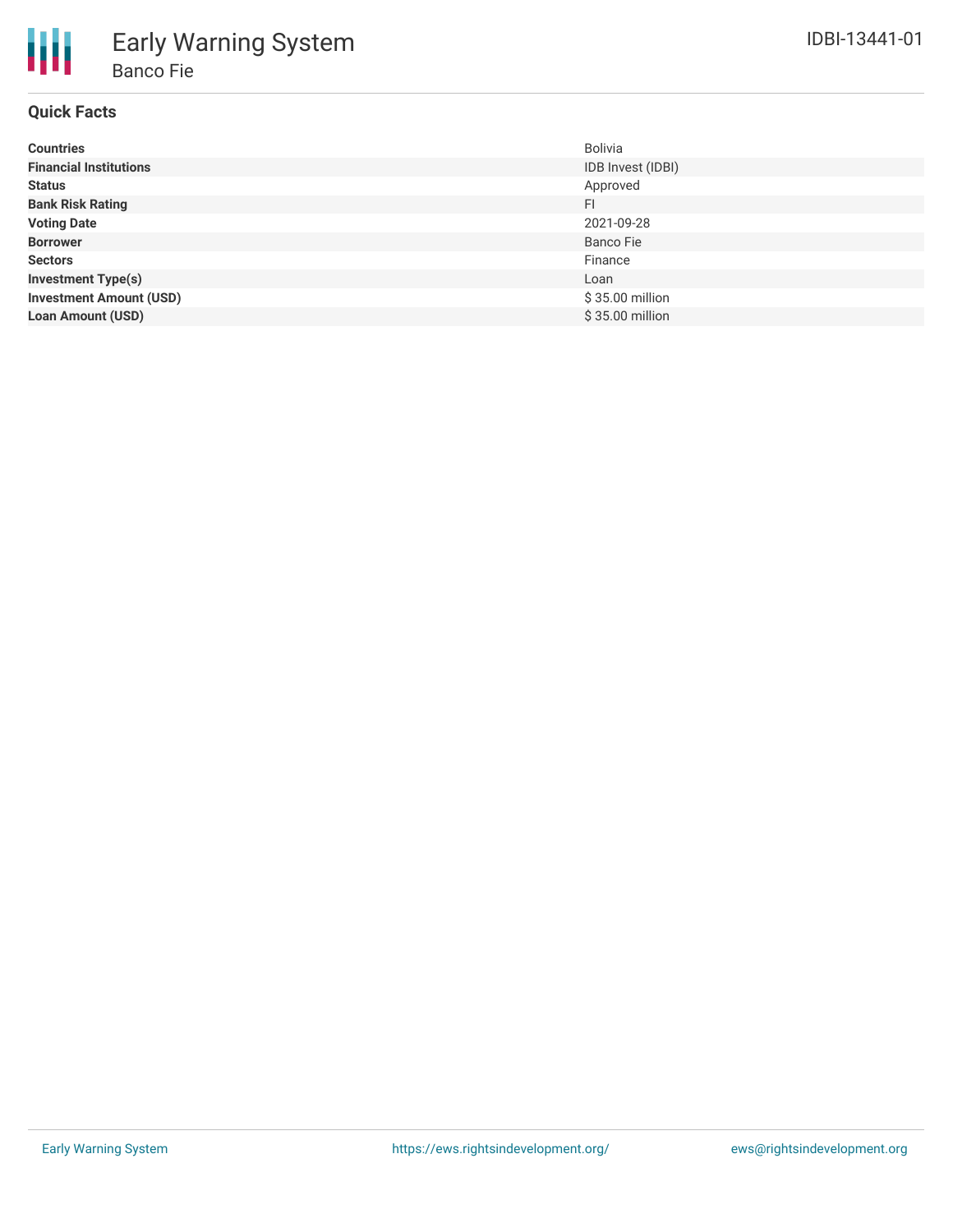

## **Project Description**

Banco FIE S.A (the "Bank") is a financial institution supporting micro- and small-sized enterprises in Bolivia.IDB Invest seeks to support Banco FIE through a senior loan with a committed unsecured Tranche I for up to USD 20 million with a term of up to 4 years without grace and an uncommitted Tranche II for up to USD 15 million, with a term to be defined when such tranche is committed. The funds will be used to finance Banco FIE's urban and rural micro and small enterprise portfolio, expanding the loans for working capital. In addition, Banco FIE will evaluate the technical assistance provided by IDB Invest to improve the Bank's financial and nonfinancial products aimed at small and micro enterprises in Bolivia forming part of the agro-industrial supply chains of the country based on the significance of this segment for the country and particularly for the Bank.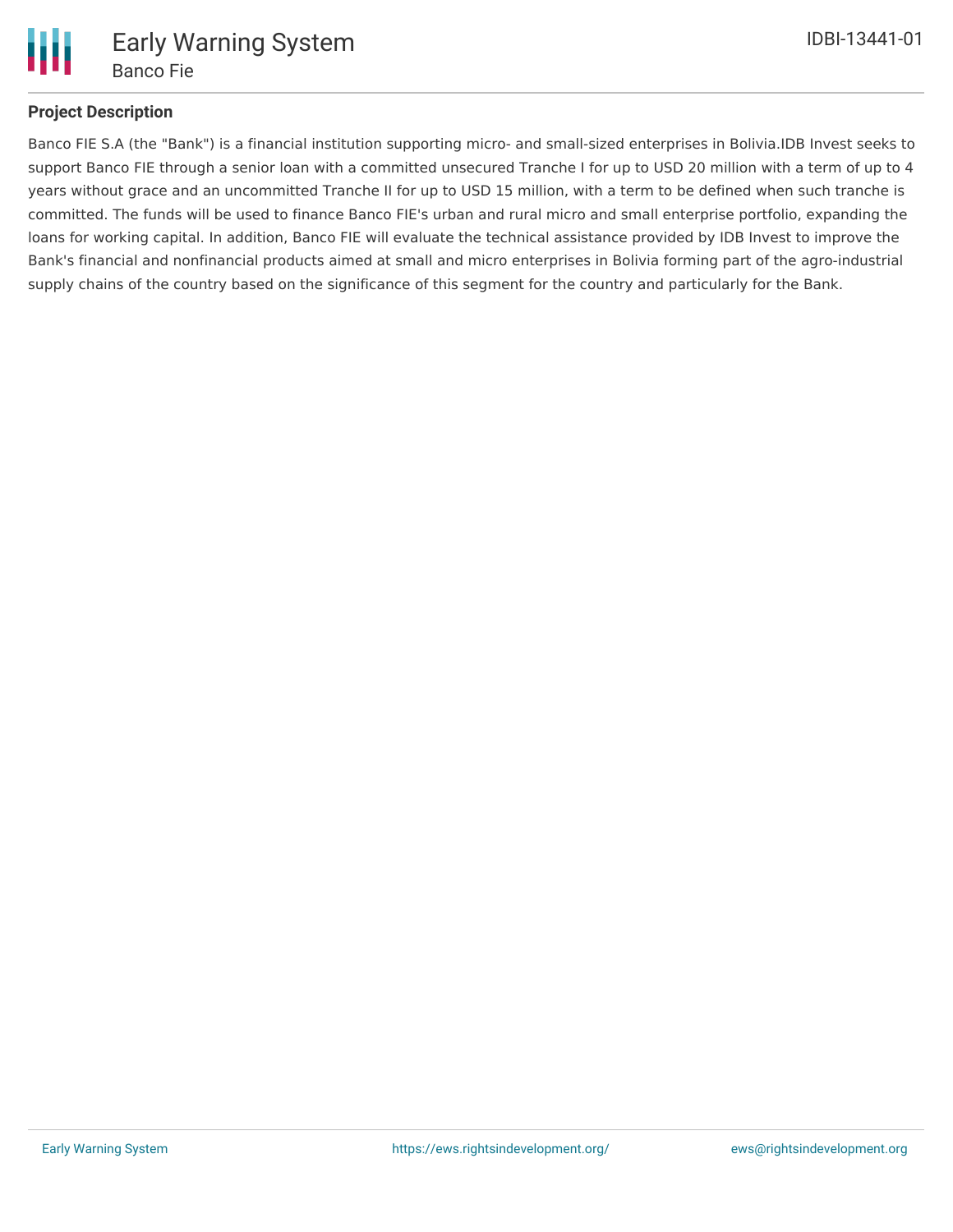

## **Investment Description**

• IDB Invest (IDBI)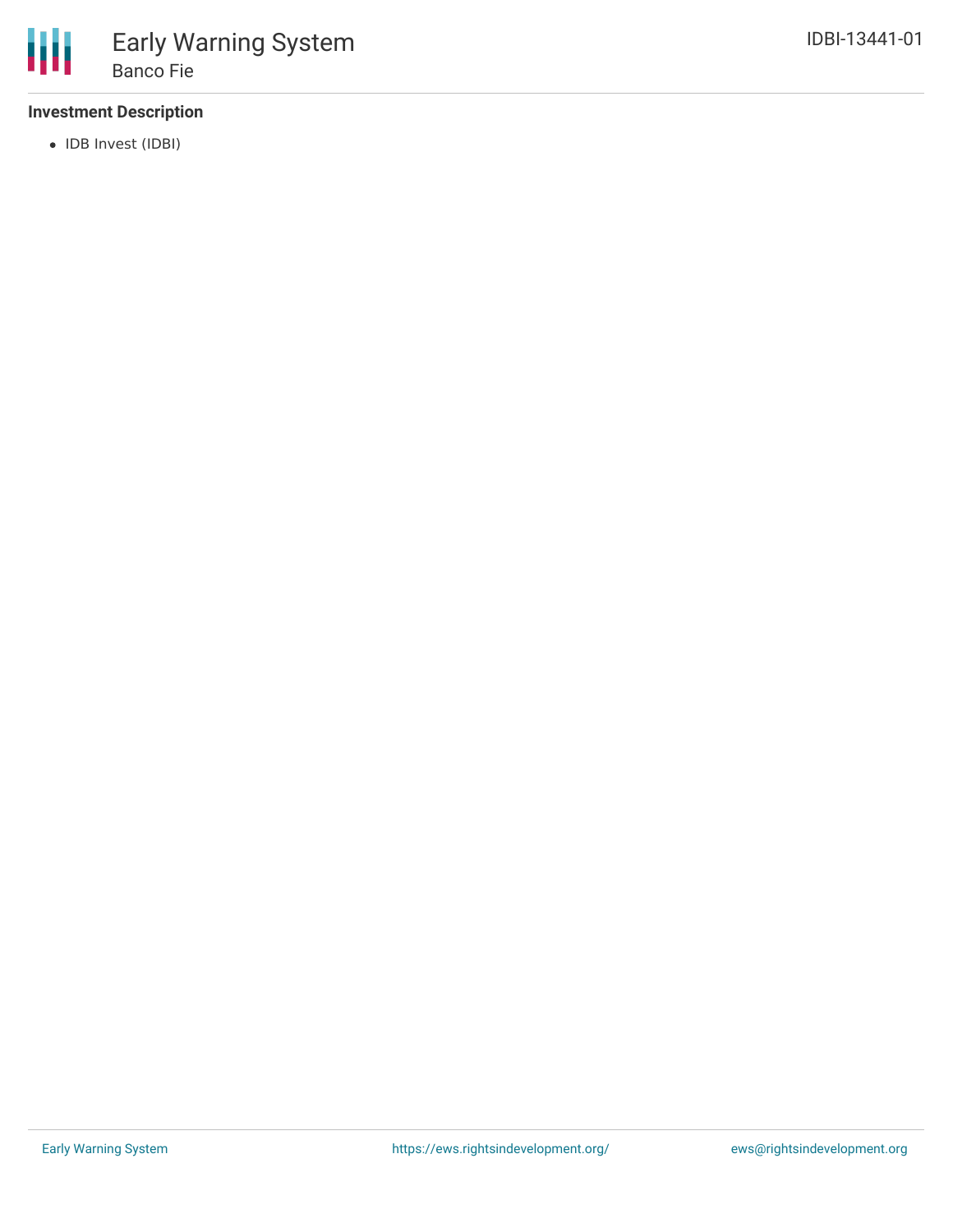### **Contact Information**

EMAIL: requestinformation@idbinvest.org

PHONE: +1(202)-566-4566

ADDRESS: 1350 New York Ave NW, Washington, DC 20005

#### ACCESS TO INFORMATION

You can submit a request for information disclosure at: https://www.iadb.org/en/access-information/information-request

#### ACCOUNTABILITY MECHANISM OF IDB / IDB INVEST

The Independent Consultation and Investigation Mechanism (MICI) is the independent complaint mechanism and fact-finding body for people who have been or are likely to be adversely affected by an Inter-American Development Bank (IDB) or Inter-American Investment Corporation (IDB Invest)-funded project. If you submit a complaint to MICI, they may assist you in addressing the problems you raised through a dispute-resolution process with those implementing the project and/or through an investigation to assess whether the IDB or IDB Invest is following its own policies for preventing or mitigating harm to people or the environment. You can submit a complaint by sending an email to MICI@iadb.org. You can learn more about the MICI and how to file a complaint at http://www.iadb.org/en/mici/mici,1752.html (in English) or http://www.iadb.org/es/mici/mici,1752.html (Spanish).